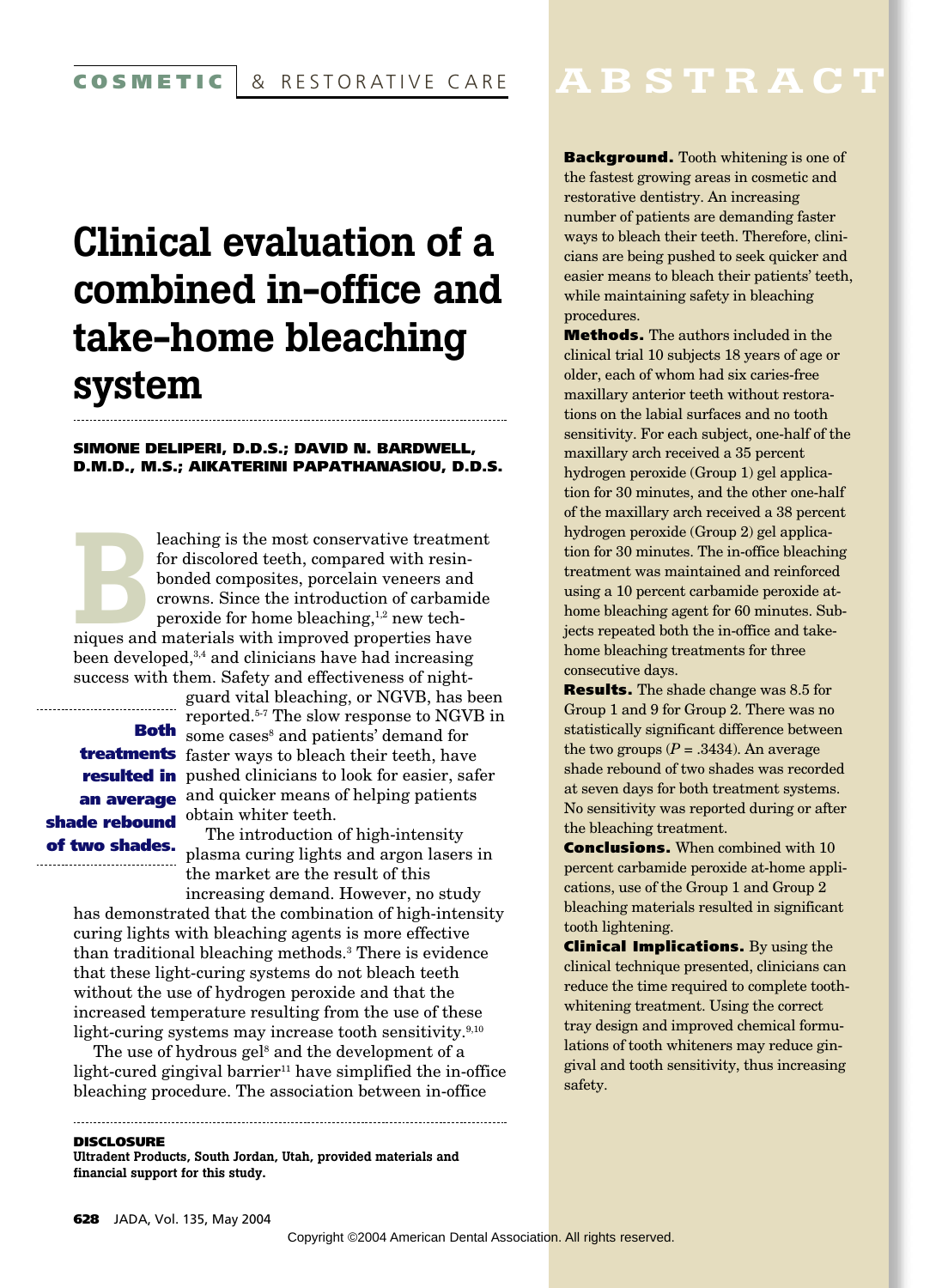and at-home bleaching has demonstrated encouraging results.8,12,13 The use of more stable and less caustic hydrogen peroxide bleaching materials and 10 percent carbamide peroxide containing fluoride and potassium nitrate may help satisfy patients' demands to achieve whiter teeth more quickly with more predictable results and reduced risk of tooth sensitivity.

We conducted our study to evaluate the effectiveness of tooth color modifications produced by a combination of in-office and at-home bleaching agents in three consecutive treatments for three consecutive days. We also evaluated subjects' responses to tooth-whitening treatment and the incidence of soft-tissue irritation.

We hypothesized that the combination of inoffice and at-home bleaching would produce a tooth color modification greater than five shades on the Vita Classical Shade Guide (Vident, Brea, Calif.) arranged in value order. This would reduce the time required for the bleaching efficacy, while maintaining long-term safety.

#### **SUBJECTS, MATERIALS AND METHODS**

Five men and five women participated in this blinded parallel pilot study. The Human Investigational Review Committee at Tufts University, Boston, reviewed and approved the research protocol and the informed consent form. All subjects received a dental screening and a dental prophylaxis two weeks before the start of bleaching, and we obtained their informed consent before the study began.

**Inclusion and exclusion criteria.** We included patients in this clinical trial if they were  $18$  years of age or older;

- $\blacksquare$  had six caries-free maxillary anterior teeth without restorations on the labial surfaces;
- were willing to sign a consent form;
- $\blacksquare$  had teeth shade A3 or darker.
- We excluded patients from the study if they
- $\blacksquare$  had undergone tooth-whitening procedures;
- $\blacksquare$  had labial anterior restorations;
- $\blacksquare$  were smokers:
- $\blacksquare$  were pregnant or nursing;
- $\blacksquare$  had tooth sensitivity;

 $\blacksquare$  had severe internal discoloration (tetracycline stains, fluorosis, pulpless teeth);

 $\blacksquare$  had a gingival index score greater than 1.

**Study design.** We took an alginate impression of each subject's maxillary arch, poured it with dental stone and trimmed and prepared the resultant cast for a custom stent. We placed a lightcured resin block-out material (Ultradent LC Block-out Resin, Ultradent Products, South Jordan, Utah) on the labial surface of the cast, and extended it 1 millimeter from the gingival, mesial and distal margins. We fabricated trays with a 0.035-inch thick,  $5 \times 5$ -inch soft tray material in a heat/vacuum tray-forming machine. We trimmed the trays to fit each model perfectly before giving the trays to the subjects. We instructed the subjects on how to care for and use the trays correctly.

Before the start of in-office bleaching, we pumiced the teeth and isolated the gingival tissue using a light-cured resin dam (OpalDam, Ultradent Products). We applied a 35 percent hydrogen peroxide gel (OpalescenceXtra, Ultradent Products) to one-half of the maxillary arch (Group 1) for 30 minutes, and we applied a 38 percent hydrogen peroxide gel (OpalescenceXtra Boost, Ultradent Products) to the other one-half of the maxillary arch (Group 2) for the same amount of time. We refreshed the in-office bleaching agents every 10 minutes during the 30-minute application periods. We maintained and reinforced the in-office bleaching treatment using a 10 percent carbamide peroxide at-home bleaching agent (Opalescence PF 10 percent, Ultradent Products) for 60 minutes. Subjects repeated both the inoffice and take-home bleaching treatments for three consecutive days.

**Shade evaluation.** We selected shades from the shade guide arranged by value order from lightest to darkest, using three independent evaluators who were precalibrated at 85 percent reliability. To evaluate the degree of color change, the evaluators recorded the shade of each subject's teeth at baseline and immediately after each inoffice and at-home bleaching treatment for both the left and right arches. At the seven-day followup appointment, the evaluators performed a new evaluation to check for rebound trends.

**Periodontal and sensitivity evaluation.** We asked the subjects to record daily for three days any tooth or soft-tissue sensitivity, using the following criteria:  $1 = none$ ,  $2 = mild$ ,  $3 = mod$ erate,  $4 =$  considerable and  $5 =$  severe.<sup>14</sup> If a subject reported having considerable or severe sensitivity, we had the subject wear the custom tray containing a 3 percent potassium nitrate gel (Ultra EZ, Ultradent Products) for 30 minutes before the start of the in-office bleaching procedure. We conducted a periodontal evaluation at baseline, after each office appointment and at the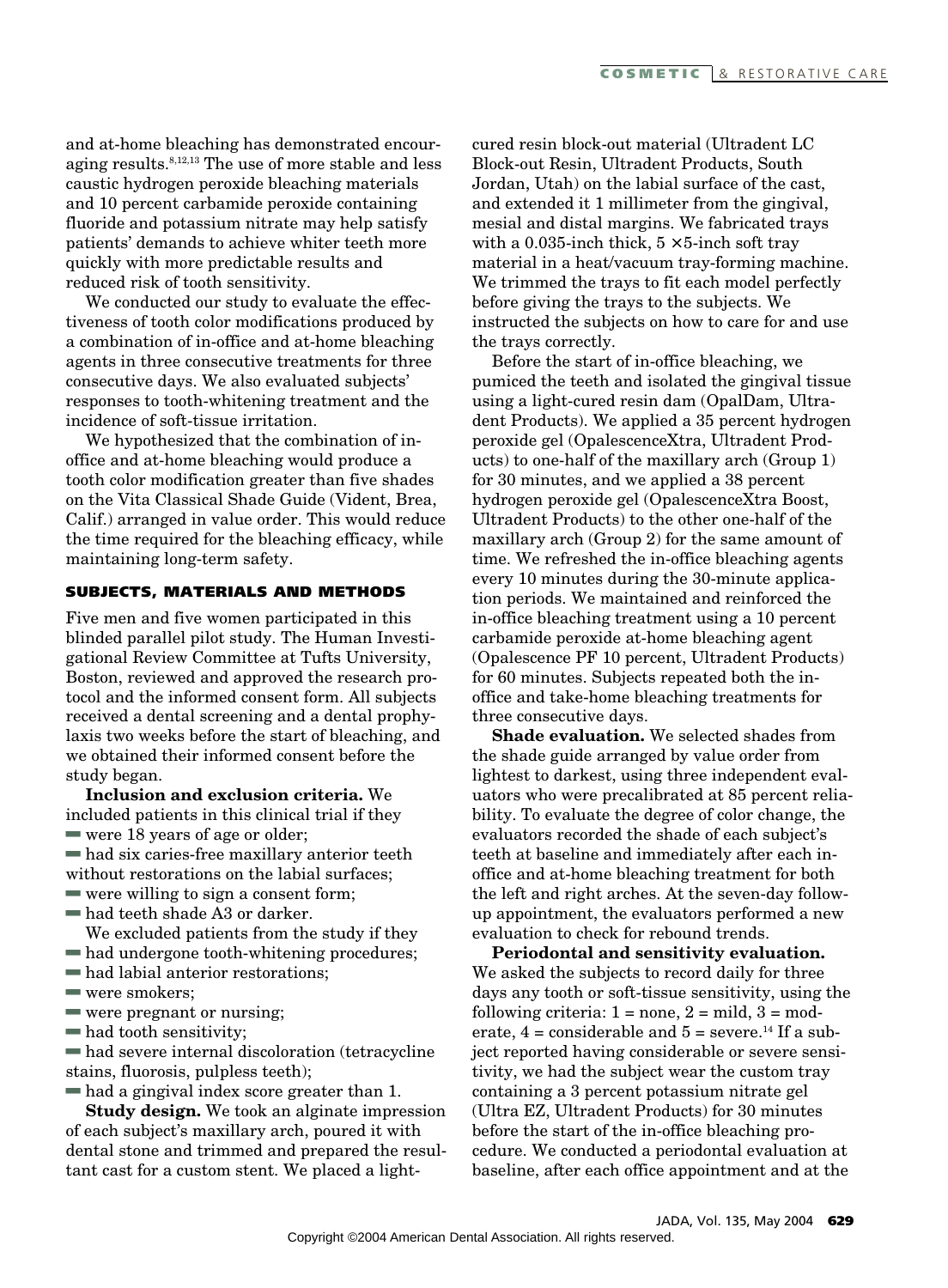#### **TABLE 1**

#### **TREATMENT AND AT THE SEVEN-DAY RECALL. 1 2 3 4 5 6 7 8 9 10 GROUP 1 SHADES (NUMBER OF SHADE CHANGES FROM BASELINE) GROUP 2 SHADES (NUMBER OF SHADE CHANGES FROM BASELINE) SUBJECT NO.** D3 A3 D<sub>3</sub> D3  $A<sub>4</sub>$  $A<sub>4</sub>$ A3  $A<sub>3</sub>$ A3  $A3$ B1 (9) B1 (8) B1 (9) B1 (9) A1 (13) A2 (10) B1 (8) B1 (8) B1 (8) A1 (7) A1 (8) A1 (7) A1 (8) A1 (8) A2 (10) B2 (12) A2 (4) D<sub>2</sub> $(5)$ A2 (4) B2 (6) D3 A3 D<sub>3</sub> D3  $A<sub>4</sub>$  $\overline{A4}$  $\overline{A3}$  $A<sub>3</sub>$  $A<sub>3</sub>$  $B<sub>3</sub>$ B1 (9) B1 (8) B1 (9) B1 (9) A1 (13) A2 (10) B1 (8) B1 (8) B1 (8) A1 (9) A1 (8) A1 (7) A1 (8) A1 (8) A2 (10) B2 (12)  $A2(4)$ D<sub>2</sub> (5) A2 (4) A2 (6) **Baseline After Bleaching Seven-Day Recall Baseline After Bleaching Seven-Day Recall**

## **TOOTH COLOR EVALUATIONS AT BASELINE, AFTER BLEACHING**

#### **BOX**

| <b>CLASSICAL VITA SHADE GUIDE*</b><br><b>ARRANGED IN VALUE ORDER</b>    |                |                |              |  |  |  |
|-------------------------------------------------------------------------|----------------|----------------|--------------|--|--|--|
| <b>SHADE</b>                                                            | <b>VALUE</b>   | <b>SHADE</b>   | <b>VALUE</b> |  |  |  |
| B1                                                                      | $\mathbf{1}$   | A <sub>3</sub> | 9            |  |  |  |
| A <sub>1</sub>                                                          | $\mathbf{2}$   | D <sub>3</sub> | 10           |  |  |  |
| B <sub>2</sub>                                                          | 3              | B <sub>3</sub> | 11           |  |  |  |
| D <sub>2</sub>                                                          | $\overline{4}$ | A3.5           | 12           |  |  |  |
| A <sub>2</sub>                                                          | 5              | B4             | 13           |  |  |  |
| C1                                                                      | 6              | C <sub>3</sub> | 14           |  |  |  |
| C <sub>2</sub>                                                          | 7              | A <sub>4</sub> | 15           |  |  |  |
| $\mathbf{D}4$                                                           | 8              | C <sub>4</sub> | 16           |  |  |  |
| Classical Vita Shade Guide is manufactured by Vident, Brea, Calif.<br>∗ |                |                |              |  |  |  |

seven-day follow-up appointment using the Löe-Silness Gingival Index, in which  $0 =$  no inflammation,  $1 =$  slight inflammation,  $2 =$  moderate inflammation and  $3$  = severe inflammation.<sup>15</sup>

#### **RESULTS**

We report the results of this study in Table 1. We determined the subjects' tooth shades using the shade guide arranged in value order (Box).

We observed severe gingival inflammation in one subject after the placement of the light-cured resin dam. This adverse reaction may have been related to the subject's having an allergic reaction to the light-cured resin dam's formulation. At the seven-day recall appointment, periodontal evaluation yielded no gingival inflammation.

We evaluated the results, using statistical analysis. Paired-samples *t* tests revealed no statistically significant difference between Group 1 and Group 2 after the three-day combination treatment  $(P = .3434)$ . Paired-samples *t* tests revealed a statistically significant difference immediately after the last bleaching treatment when compared with the seven-day recall appointment for both groups (Group  $1, P = .0165$ ; and Group 2,  $P = .0101$  (Table 2 and Table 3).

### **DISCUSSION**

The combination of three consecutive days of inoffice and at-home bleaching treatments was responsible for dramatic tooth-shade modifications for both groups. The 38 percent hydrogen peroxide gel demonstrated effectiveness similar to that of 35 percent hydrogen peroxide gel when associated with a carbamide peroxide take-home bleaching agent. We obtained a similar result with extracted teeth using the same study design.16 Even though the benefits of such a combination—in-office and take-home bleaching systems—have been reported, $8,12,13$  no other study has reported the result of the application of an in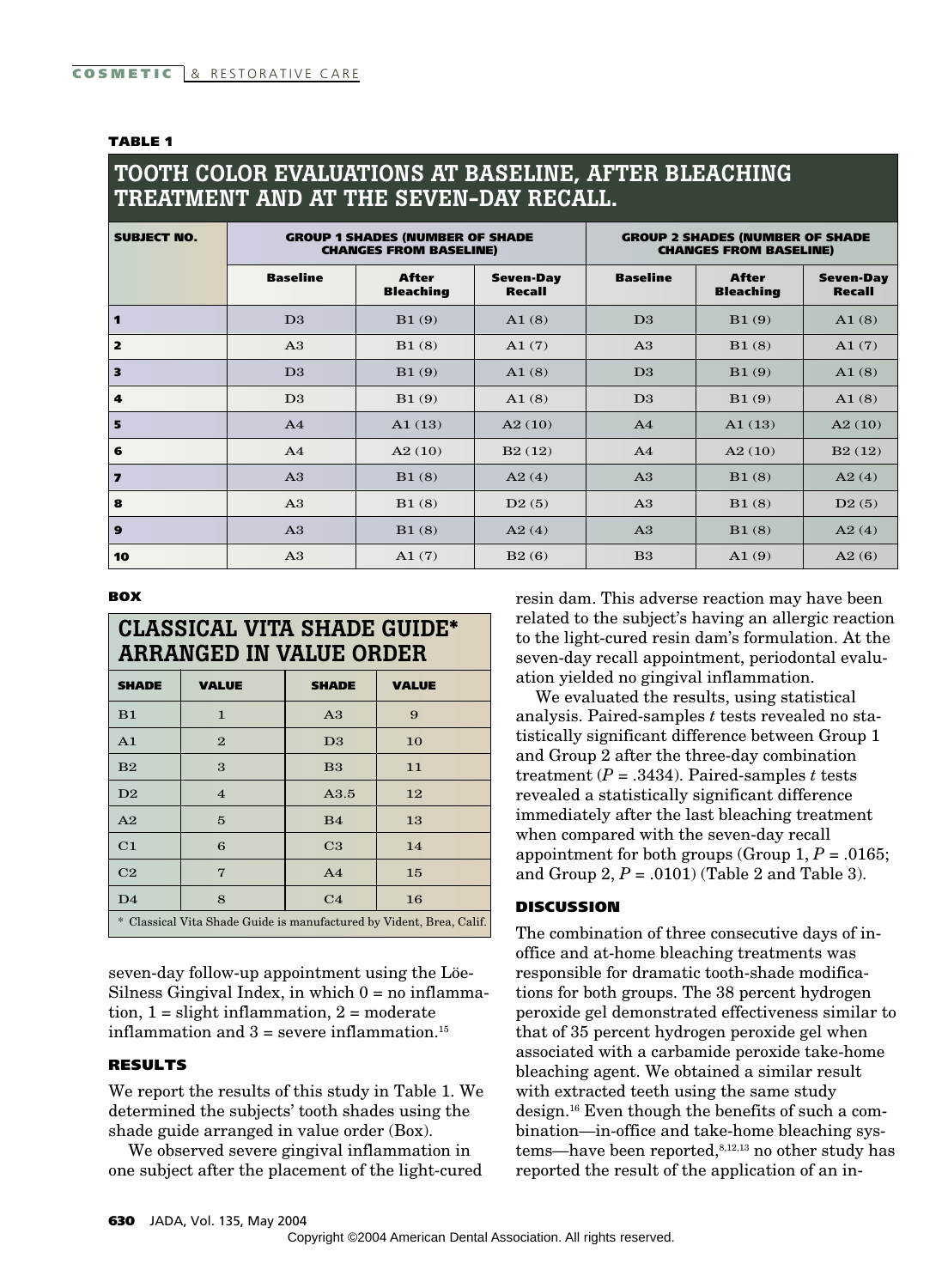office bleaching material for three consecutive days. Researchers and clinicians may have been reluctant to adopt such therapies because of the tooth sensitivity issue, which has been reported to be a common side effect whether using carbamide peroxide or hydrogen peroxide.2,5-7,17-22 In our clinical trial, we used a combination of carbamide peroxide and hydrogen peroxide, which can increase sensitivity. For this reason, we limited at-home bleaching with carbamide peroxide to one hour for each application. Conversely, all of the subjects reported having no tooth sensitivity during the bleaching treatment. This phenomenon may be attributed to the improved formulation of tooth whiteners. The potassium nitrate and fluoride formulation introduced in some carbamide peroxide gels may play an important role in preventing sensitivity. Both in-office bleaching products contain 35 to 37 percent water, which may help reduce sensitivity. Owing to their slow release, flu-

#### **TABLE 2**

### **PAIRED-SAMPLE** *T* **TEST COMPARISONS OF MEAN SHADE CHANGES AT BASELINE AND SEVEN-DAY RECALL: MEAN SHADE CHANGE, SD,\* SE† AND 95% CI‡.**

| <b>BLEACHING</b><br><b>MATERIALS</b>                   | N<br><b>MEAN</b> | <b>SHADE</b><br><b>CHANGE</b> | <b>SD</b> | <b>SE</b> | 95% CI          |
|--------------------------------------------------------|------------------|-------------------------------|-----------|-----------|-----------------|
| <b>Group 1 After</b><br><b>Bleaching</b>               | 10               | 8.900                         | 1.6633    | 0.5260    | 7.710 to 10.090 |
| <b>Group 1 at</b><br><b>Seven-Day</b><br><b>Recall</b> | 10               | 7.200                         | 2.5734    | 0.8138    | 5.359 to 9.041  |
| <b>Group 2 After</b><br><b>Bleaching</b>               | 10               | 9.100                         | 1.5239    | 0.4819    | 8.010 to 10.190 |
| Group 2 at<br><b>Seven-Day</b><br><b>Recall</b>        | 10               | 7.200                         | 2.5734    | 0.8138    | 5.359 to 9.041  |

\* SD: Standard deviation.

† SE: Standard error.

CI: Confidence interval.

§ Subjects in Group 1 received applications of 35 percent hydrogen peroxide gel, and subjects in Group 2 received applications of 38 percent hydrogen peroxide gel.

#### **TABLE 3**

### **PAIRED-SAMPLE** *T* **TEST COMPARISONS OF MEAN SHADE CHANGES AT BASELINE AND SEVEN-DAY RECALL: MEAN SHADE CHANGE, IQR\* AND 95% CI†.**

| <b>BLEACHING</b><br><b>MATERIAL</b> #    | <b>MEDIAN SHADE</b><br><b>CHANGE</b> | <b>IQR</b> | 95% CI          |
|------------------------------------------|--------------------------------------|------------|-----------------|
| <b>Group 1 After</b><br><b>Bleaching</b> | 8.500                                | 1.000      | 8.000 to 10.000 |
| Group 1 at Seven-<br><b>Day Recall</b>   | 7.500                                | 2.750      | 4,000 to 10,000 |
| <b>Group 2 After</b><br><b>Bleaching</b> | 9.000                                | 1.000      | 8.000 to 10.000 |
| Group 2 at Seven-<br><b>Day Recall</b>   | 7.500                                | 2.750      | 4,000 to 10,000 |

IQR: Interquartile range.

CI: Confidance interval.

Subjects in Group 1 received applications of 35 percent hydrogen peroxide gel, and subjects in Group 2 received applications of 38 percent hydrogen peroxide gel.

oride and potassium nitrate are not used in these products, because little benefit could be expected with a 10-minute exposure time.

Our findings agree with those of a recent study in which the 35 percent hydrogen peroxide gel was used with or without the application of a light source; however, in that situation, the gel was applied once for just 20 minutes.<sup>23</sup>

We did not use a curing light with the in-office bleaching gels in our study. Additionally, the

absence of heat—a contributing factor in tooth dehydration and increased sensitivity—was notable. The in-office bleaching materials we used are contained in a carotene base, which is able to absorb light $24$  and accelerate the molecular breakdown, thus increasing the whitening effect. Interestingly, we found no difference in tooth sensitivity between Group 1 and Group 2, even though both in-office bleaching agents had differing pHs  $(35$  percent hydrogen peroxide gel, pH = 4.5; 38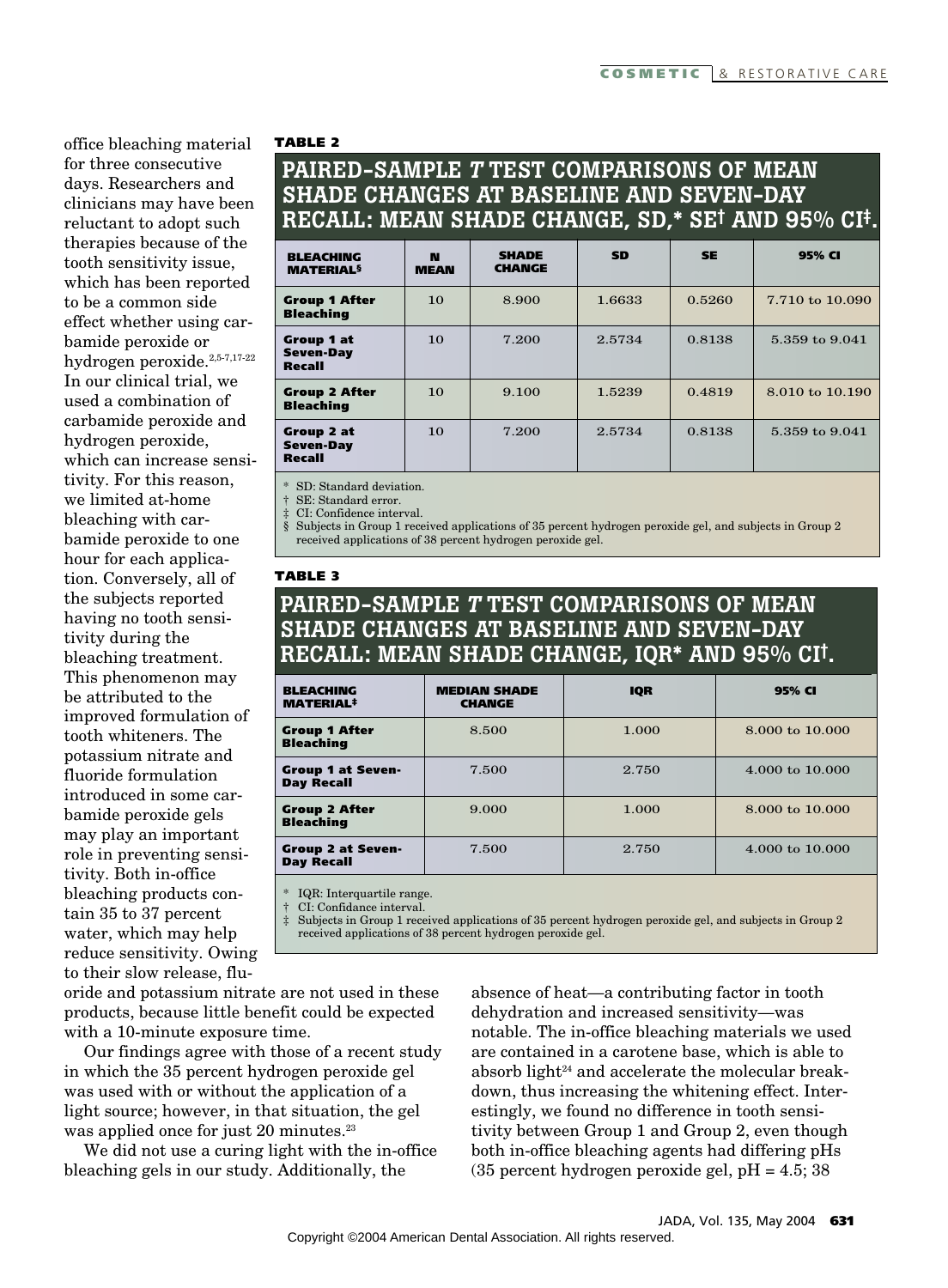

**Figure 1. The average tooth color modification after completing the bleaching treatment and the shade rebound trend at the seven-day recall appointment for Group 1 and Group 2. Subjects in Group 1 received applications of 35 percent hydrogen peroxide gel, and subjects in Group 2 received applications of 38 percent hydrogen peroxide gel.**



**Figure 2. Retracted pretreatment smile at baseline.**

percent hydrogen peroxide gel, pH = 7).

Several studies have reported tooth sensitivity as a recurring characteristic when NGVB is used.5,17,19 However, some of these studies were conducted without an accounting for pretreatment sensitivity. In our study, we excluded patients with tooth sensitivity. As a rule, patients with hypersensitivity, such as those with abfracted lesions, should treat their sensitivity before beginning a bleaching program. Using an adhesive system to cover the exposed dentinal tubules before starting the tooth-whitening process may help patients avoid tooth sensitivity.

Another important factor in reducing sensitivity is the bleaching tray's design. A previous study<sup>5</sup> reported that nightguards were made of thicker tray materials and without reservoirs; the trays were not scalloped, and they covered tooth and gingival tissues. In this study, we paid particular attention to obtaining a correct tray

design and an intimate fit in each subject's mouth. Daily use of the nightguard may have reduced subjects' clenching activity when compared with overnight use. Tooth and gingival sensitivity also have been reported when using a placebo (trays without a bleaching agent).<sup>19</sup>

All of these factors, along with the improved chemistry of the bleaching solutions, may explain the absence of tooth sensitivity in our clinical study. Further studies are needed to corroborate these findings. One subject reported gingival burning after the application of the light-cured resin dam. This was attributed to the subject's having an allergic reaction to the methacrylate compounds of the light-cured resin dam. In this case, we removed the light-cured resin dam and dispensed OraSeal Caulking (Ultradent Products) into the gingival margin to avoid any burning of the gingiva and to ensure a complete seal of the rubber dam. The rubber dam was kept in place with bilateral dental clamps and dental floss to complete the in-office bleaching treatment.

A seven-day recall period may not be enough time to evaluate the color stabilization. The majority of us agree that two to three weeks is an ideal amount of time to re-evaluate shade. By that time, oxygen is released completely and should not interfere with the optical properties of tooth structure.<sup>25</sup> Mokhlis and colleagues<sup>14</sup> and Matis and colleagues $19$  recommended a reevaluation after a four-week cessation of bleaching.

In our study, we evaluated the rate at which the combination of the two bleaching agents created tooth-color modifications in a three-day regimen. We performed an evaluation at the sevenday recall appointment to obtain data on the behavior of this combination. We found that patients can better maintain tooth-color modification with a prolonged at-home bleaching program. Gel degradation seems not to be complete even after six to eight hours in the mouth.<sup>26,27</sup>

Two recent long-term clinical studies have reported that NGVB is a safe and effective procedure by itself.6,7

One subject (subject number 6) enrolled in our study experienced a unique clinical result. The subject had a baseline tooth shade of A4, which lightened to A2 after the bleaching regimen was completed. At the seven-day recall appointment, we recorded a tooth shade of B2, which was two shades lighter. Conversely, all other subjects had a trend toward two to three and four to five shade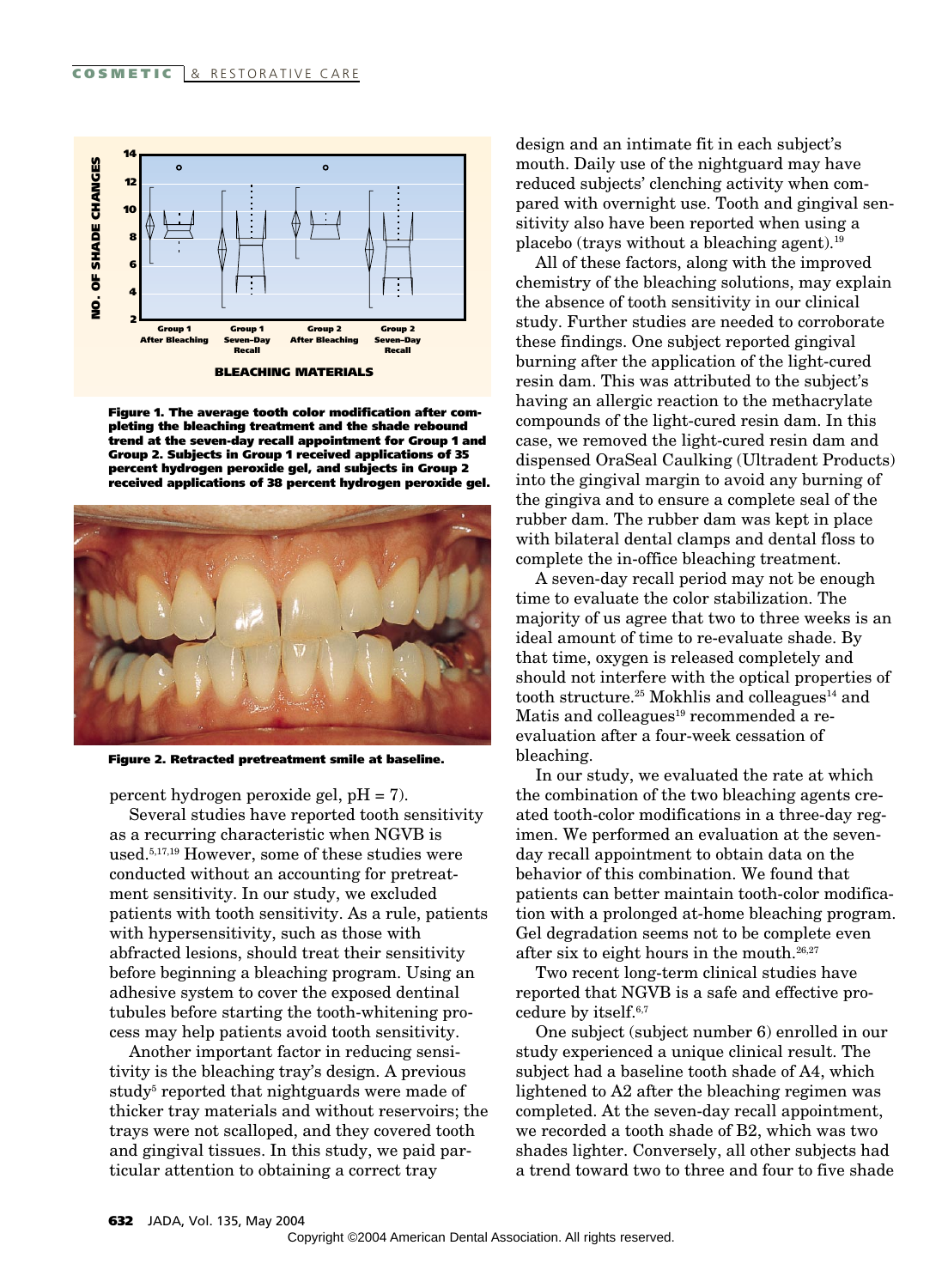

**Figure 3. Pretreatment shade evaluation of the right (A) and left (B) sides of the maxillary arch.**





**C**

The exact mechanism behind subject number 6's further shade improvement is unknown. Histologically, the degree of porosity of enamel and dentin varies by patient, allowing oxygen to be trapped for longer periods in hard dental tissues, thus facilitating further bleaching. Furthermore, the manufacturer of the hydrogen peroxide gels we used in our study claims that the gelling agent may leave an ultrathin coating on the teeth and



**Figure 4. Tooth color modification after the first (A), second (B) and third (C) application of in-office and at-home bleaching treatments, respectively.**

can retain peroxide in enamel, while the carotene can facilitate its retention in dentin (D. Fischer, D.D.S., oral communication, February 2003).

A similar phenomenon was observed in a recent study in which Illuminé In-Office Tooth Whitening system (Dentsply Professional, York,  $Pa.$ ) was used<sup>13</sup>; however, this in-office bleaching system does not contain carotene.

The results of our pilot study are encouraging with regard to tooth color modification and reduction of sensitivity. Further study, however, is encouraged.

#### **CONCLUSION**

In our study, we evaluated the effectiveness of tooth color modifications produced by a combination in-office and at-home bleaching system in three consecutive treatments. The in-office bleaching agents were 35 percent hydrogen peroxide gel and 38 percent hydrogen peroxide gel; both resulted in tooth lightening. When combined with applications of 10 percent carbamide peroxide at home for three days, use of the 35 percent